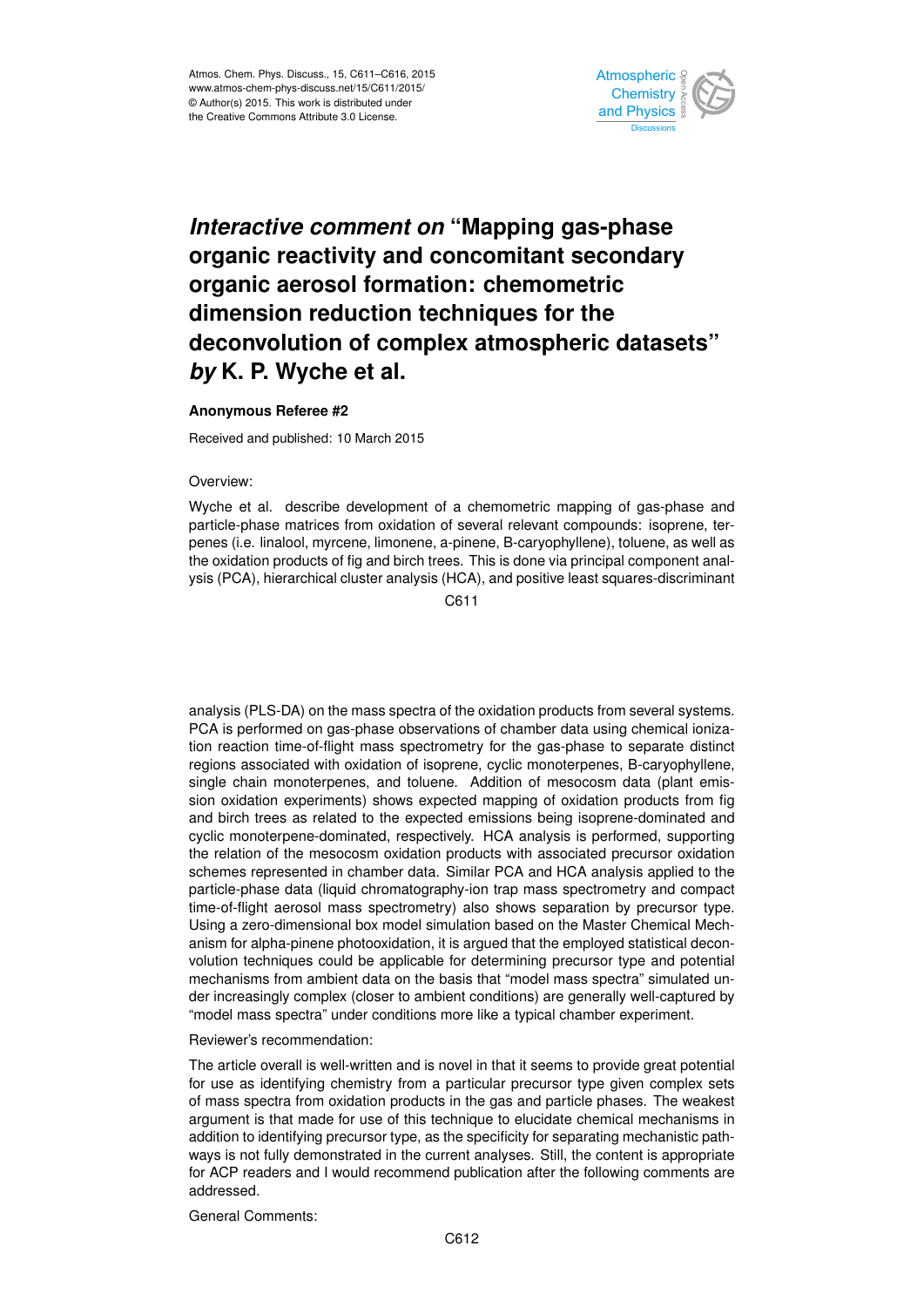1) Abstract: The reader would benefit from more specific result statements included here, similar to the lines included in the Introduction section p. 1657, lines 7-15.

2) P. 1656, lines 20-25: Discussion of currently used statistical techniques is rather cursory. There is not even mention of the commonly used positive matrix factorization technique widely used for AMS data analysis. Additional details of why the presented technique is novel/necessary should be discussed.

3) The authors mention p. 1657, lines 16-25, the potential for this technique to be used on ambient data sets, but the paper would be stronger references were provided for which similar statistical analyses are being done to map out oxidation chemistry related to certain precursors as is done here, or utilize available and published field data in the described analyses of the paper to prove the point. For example, why would this technique be useful over positive matrix factorization techniques, which now includes a way of identifying SOA formation contributions from isoprene?

4) P. 1659, lines 9-12: While the precursors were reacted to near completion in the chamber experiments, how can one verify that the oxidation scheme went to completion to match, for example, major oxidation products in the MCM schemes presented in Figure 9. That is, should not theoretically the PCA analysis for the chamber experiments ideally match the MCM PCA if the chamber experiments are covering the same range as the simulated chemistry?

5) P. 1659, Section 2.2: What impacts on the comparison of the chemical oxidation would be expected for the systems, considering that these systems were run across several environmental chambers?

6) P. 1667, lines 2-4: Aromatic compounds are also observed to be emitted from the biosphere, (e.g. aromatics like toluene as well as aromatic monoterpenes; see Guenther et al., 2012 and references within; doi:10.5194/gmd-5-1471-2012). Would the authors expect addition of these compounds to map onto the same region as toluene/monoterpenes, and would this not change the interpretation that the analy-

C613

sis can separate anthropogenic and biogenic precursor sources vs. just precursor structure? Do the authors have potential ideas for why there is overlap with toluene and the single chain monoterpenes? Would single chain sesquiterpenes (e.g. farnasene) also map out separately from B-caryophyllene as the cyclic and straight chain monoterpenes do?

7) P. 1669, lines 17-20: Why are the birch trees sensitivity cited to be low due to only two repeat experiments, but the fig trees experiments also only having two repeat experiments have high sensitivity and specificity?

8) Section 4.5: Why do the authors choose to do separate PCA analyses on the gasphase data versus the particle-phase data? Considering that there would be overlap for semi-volatiles (e.g. B-caryophyllinc acid as stated p. 1670, line 10), should not a PCA analysis (though mindful of the different analysis technique) be more ideal (as well as for interpreting ambient data) to map regions of any chemistry associated with various precursor types? Should it be inferred that the separation of analysis on gas vs. particle-phase data is the recommended approach to apply this type of analysis to ambient data? I would be curious to see how the analyses would compare between gas-phase only, particle-phase only, and gas and particle-phase together.

9) Figure 7a: The plot is produced using LC-MS particle data, but what biases might be at work here based on this technique's sensitivity to certain organic aerosol products?

10) Figure 8a and accompanying discussion p. 1671, lines 15- p. 1672, line 3: The meaning of M43, M44 should be discussed in context as to whether the relative aging of the oxidation systems were actually comparable. Although the precursors were near complete reaction, did the oxidation develop enough such that B-caryophyllene schemes could take on additional spectral contributions from M43, M44? That is, was their sufficient oxidant such that secondary reactions (producing characteristic oxidation products and associated ions) could occur equally across precursor systems?

11) P. 1677, lines 25-27: Can the authors give a statistic that relates the similarity